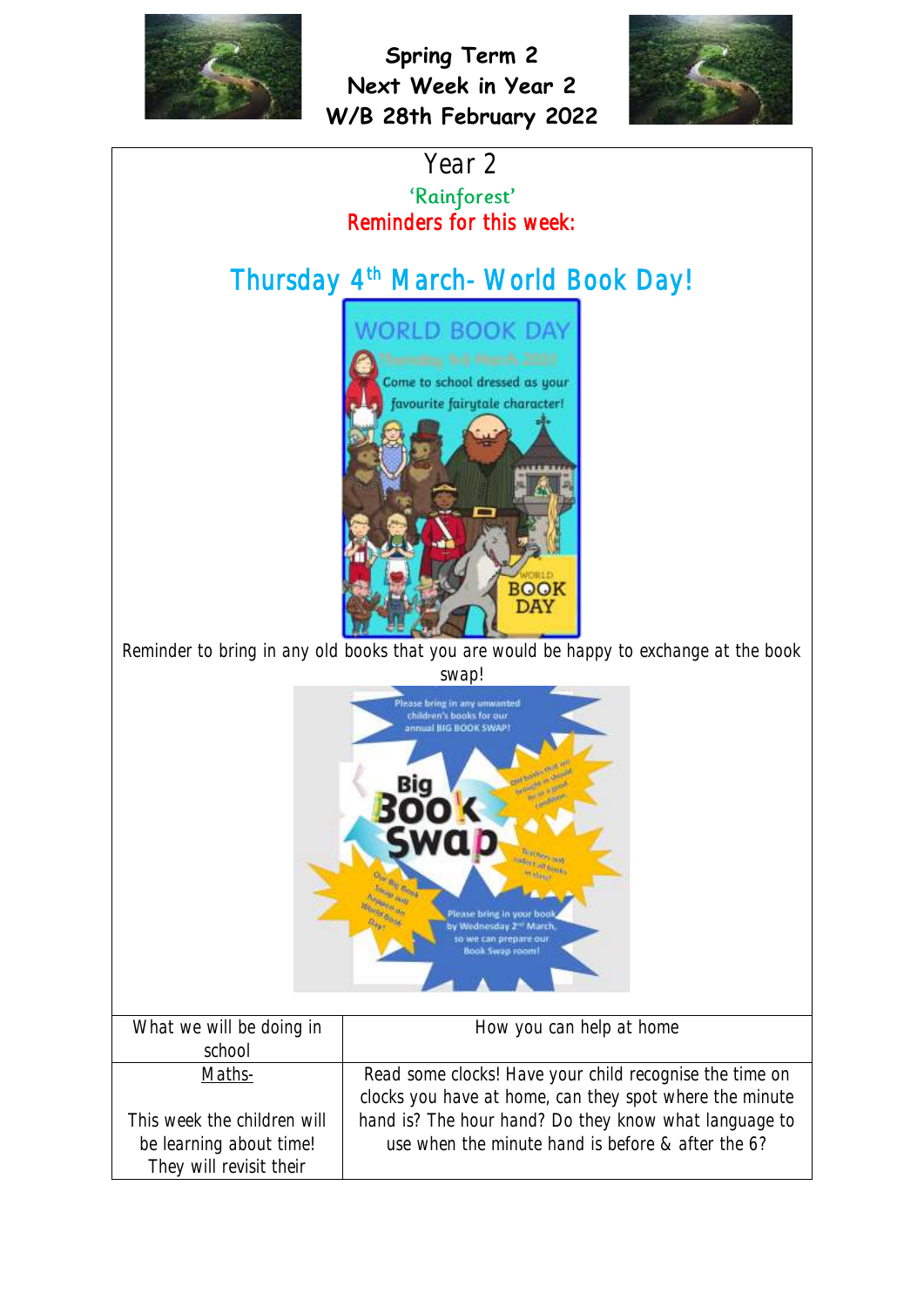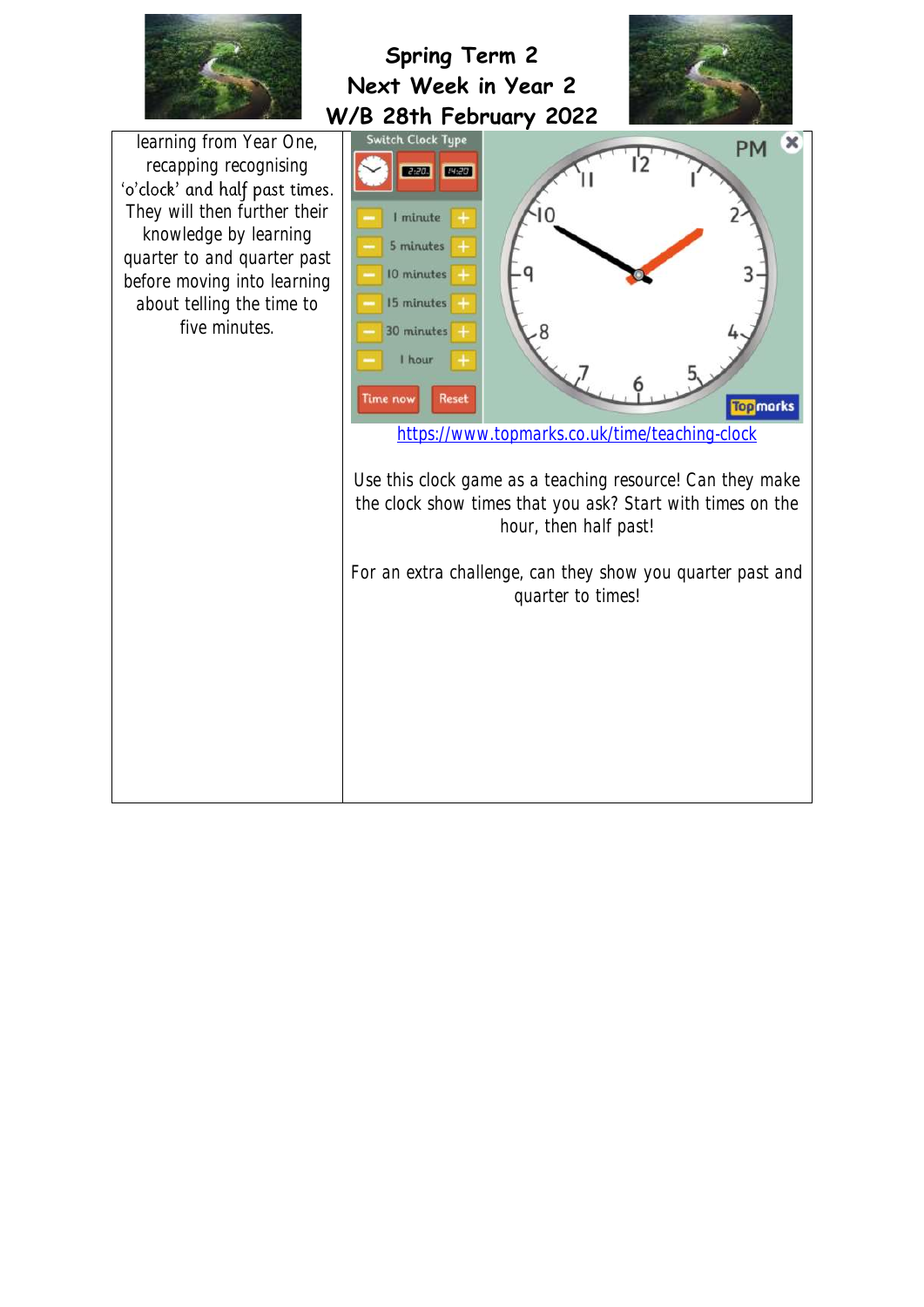



**English** 



Next week the children will have some exciting and memorable experiences to write about as we celebrate both Fairtrade Fortnight and World Book Day.

On Monday, Zara will be talking to the children about what Fairtrade means and why it is important. We will then be baking Fairtrade Banana Bread using Fairtrade ingredients. Yummy!! The children will then be writing their very own instructions for their banana bread to bring home and share with you. On Thursday we will be reading the story of Jack and the Beanstalk but discussing the story from the Giant's point of view. This will put them in good stead for their fantastic workshop they have on Friday all about the same story.

Cooking or Baking at home!

Why not ask your child to help with the cooking or baking at home this weekend? Ask them to read out the equipment needed, the ingredients, and the recipe. What do they notice about the words being used? Is there anything they notice that helps them with the cooking or baking?

Send in some photos of your delicious creations on Class Dojo or in person! We would love to see them!

Mary Berry eat your heart out!

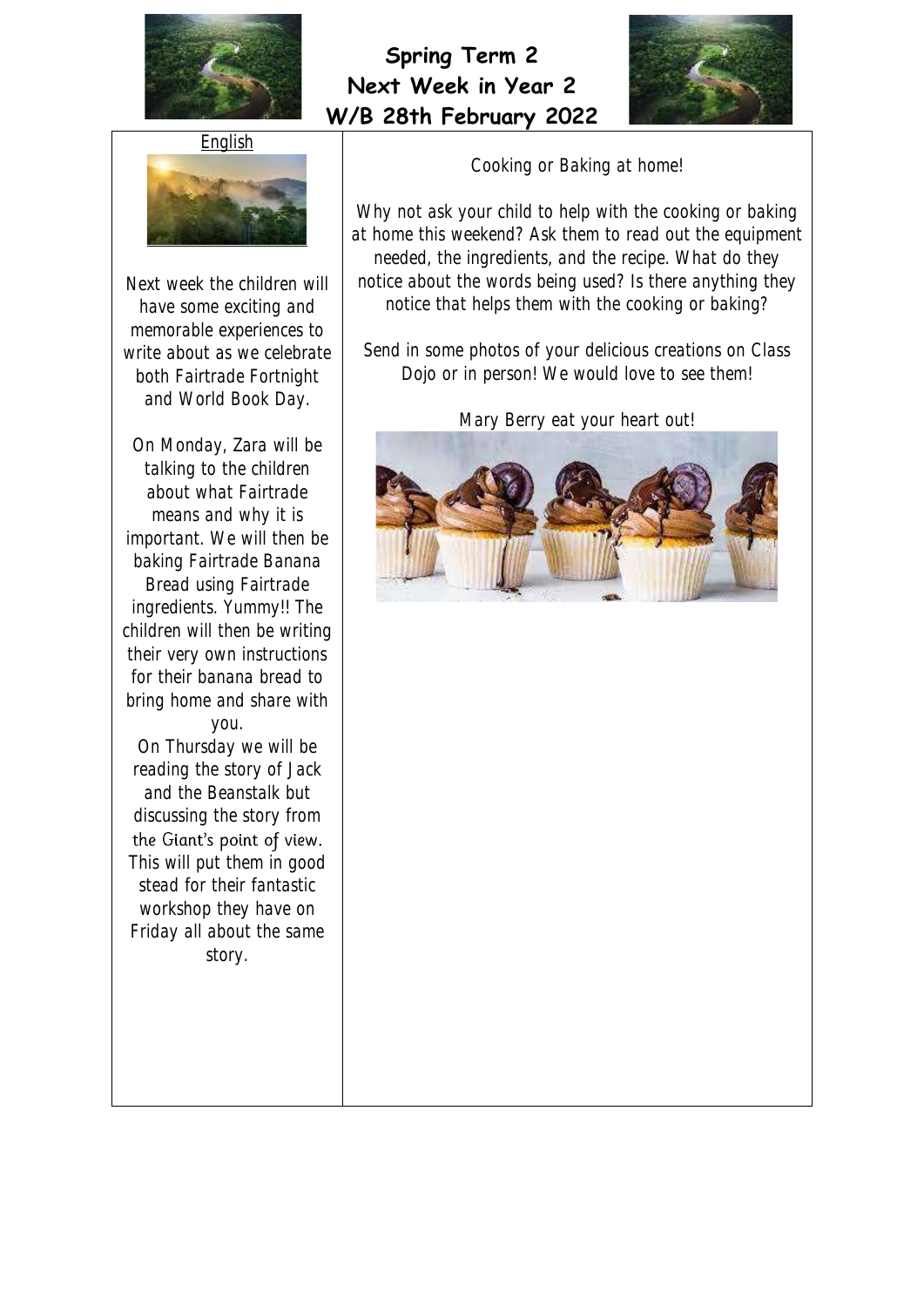



| <u>Geograpi</u>                                                                     |
|-------------------------------------------------------------------------------------|
| Next week we will be<br>exploring world atlases and<br>globes to find out where the |
| world's tropical rainforests                                                        |
| are located.                                                                        |
| The children will have to                                                           |
| use their knowledge of                                                              |
| where the hot places are in                                                         |
| comparison to the equator                                                           |
| in order to highlight where                                                         |
| these tropical biomes are!                                                          |
|                                                                                     |
|                                                                                     |

Science In Science this week the children will term, our topic will be Living things and their Habitats. In week 1 we reminded the children about how we classify the many animals in our world into classes such as mammals, reptiles and birds. The children learned that by sorting animals into groups, based on their similarities, makes them easier for us to recognise and study them.

In this week's lesson, the children will be finding out what the basic needs of animals are and will learning about food chains and how they are relevant to the animal kingdom.



Using Google Earth, see if the children can find out where these famous tropical rainforests are located. Can they find out the country and the continent?

- Amazon Rainforest
- Congo Rainforest
- Kinabalu National Forest
	- Daintree Rainforest
- Santa Elena Cloud Forest Reserve

You can help your child to prepare for this lesson by discussing what food chains are. Watch the clip below with your child to find out more! Afterwards, see if your child can explain to you what a food chain is.

[https://www.bbc.co.uk/teach/class-clips-video/science-ks1](https://www.bbc.co.uk/teach/class-clips-video/science-ks1-the-food-chain/zbr8d6f) [the-food-chain/zbr8d6f](https://www.bbc.co.uk/teach/class-clips-video/science-ks1-the-food-chain/zbr8d6f)

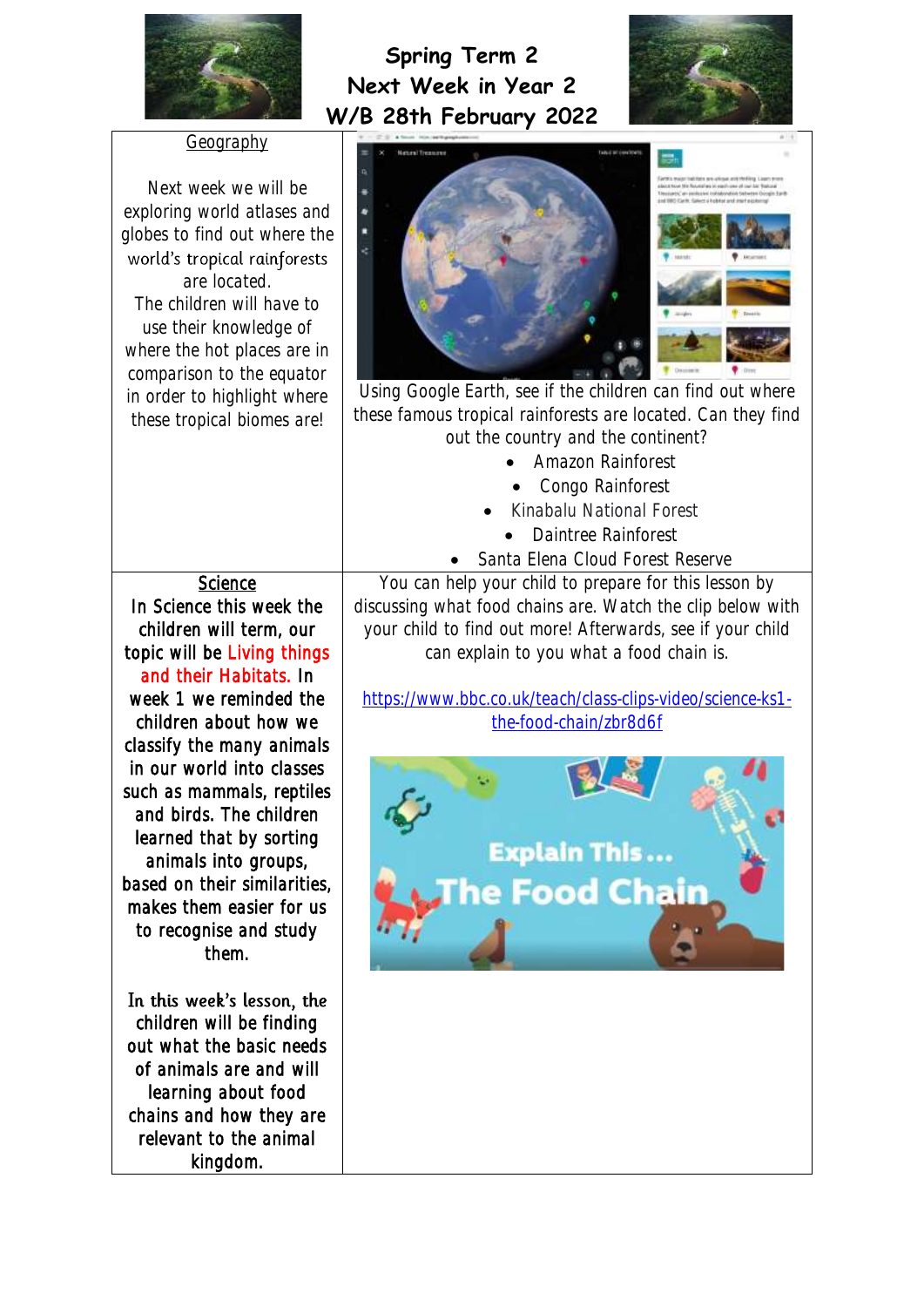



Art

The theme for art this term will be Rainforest Art!

This week the children will be practising how to mix colours together. They will revisit the colour wheels they learned about in Year 1, where they will be reminded about complementary colours plus different shades and tones.



The children will also be analysing the colours used in Amazonian artwork so that they can make an informed choice of the colours they will use when they create their own piece of Rainforest art.

#### PSHE/R.E.

In PSHE the children will continue to discover how to maintain their physical and mental health by understanding that the effects that our choices have on our bodies. Watch the clip below with your child and discuss what choices they would make to stay healthy and what their reasons are for their choices.



Where choices are not healthy, explain to your child the consequences of the wrong choices. For example, what would happen if they did not brush their teeth everyday:



<https://www.youtube.com/watch?v=sQN8HWl6Svk>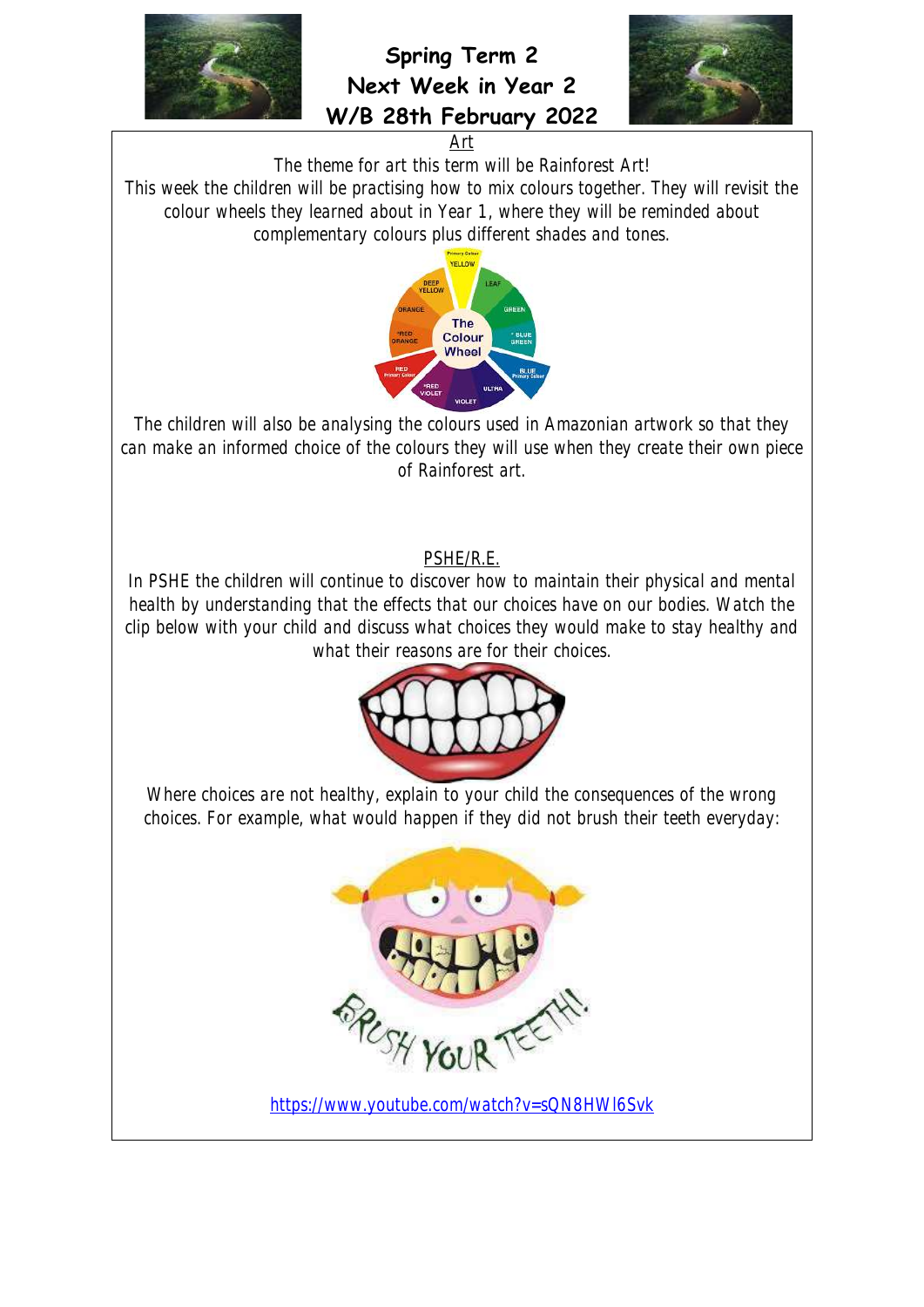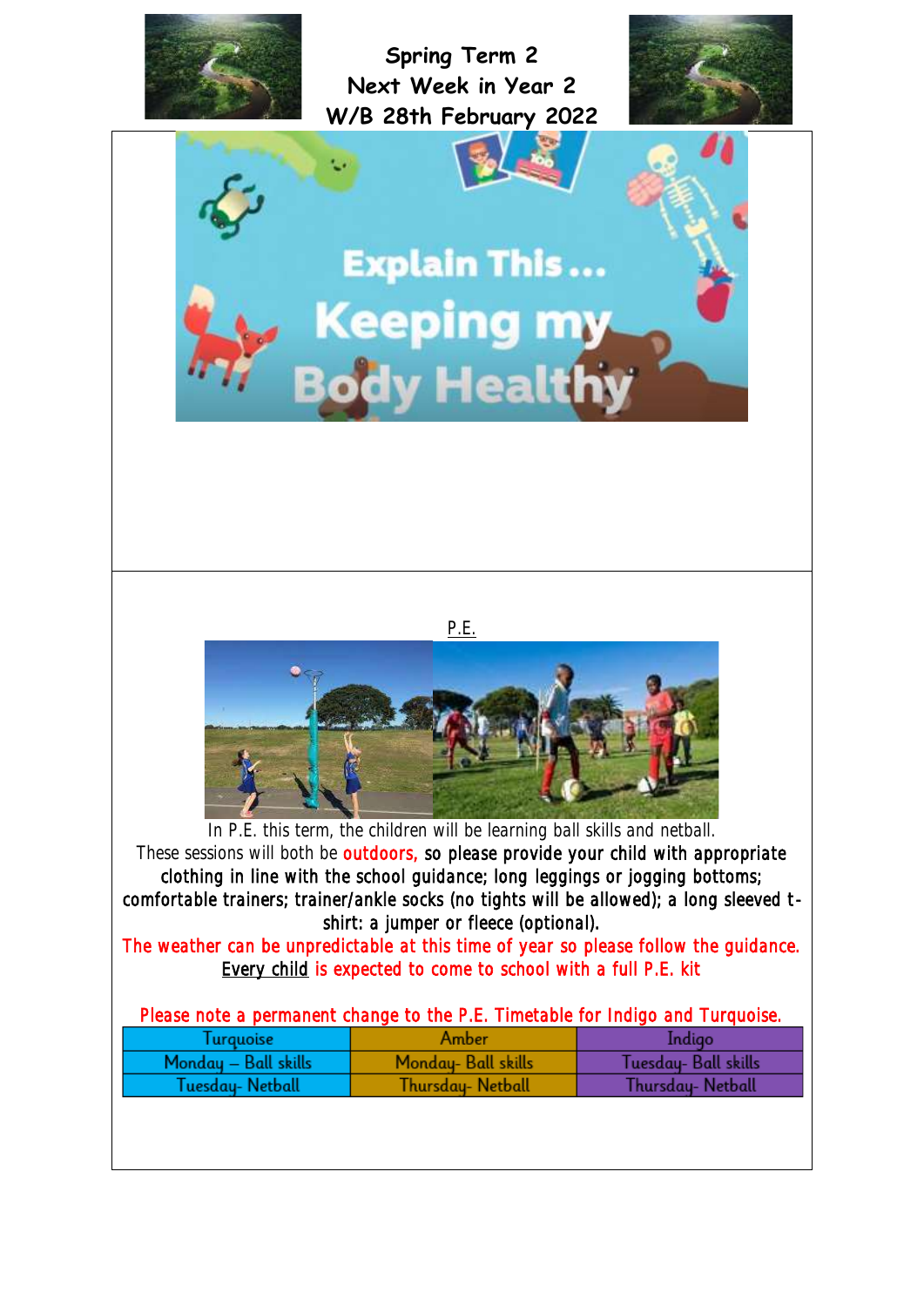

**Spring Term 2 Next Week in Year 2 W/B 28th February 2022**



**Computing** 

This week the children will be using the data that they gathered from each other's home learning. The children now have a tally chart of all the continents of the world that are associated with each Year 2 class and will use this information to create online Charts. For example:



You can prepare your child for this lesson by creating a bar chart at home with your child. Choose a simple topic, such as the colour of cars that travel past your house or you see from the car window as you travel along. Don't forget to create a tally chart first! Watch the clip below to find out more.

<https://www.youtube.com/watch?v=ZWvp2TQ428Q>

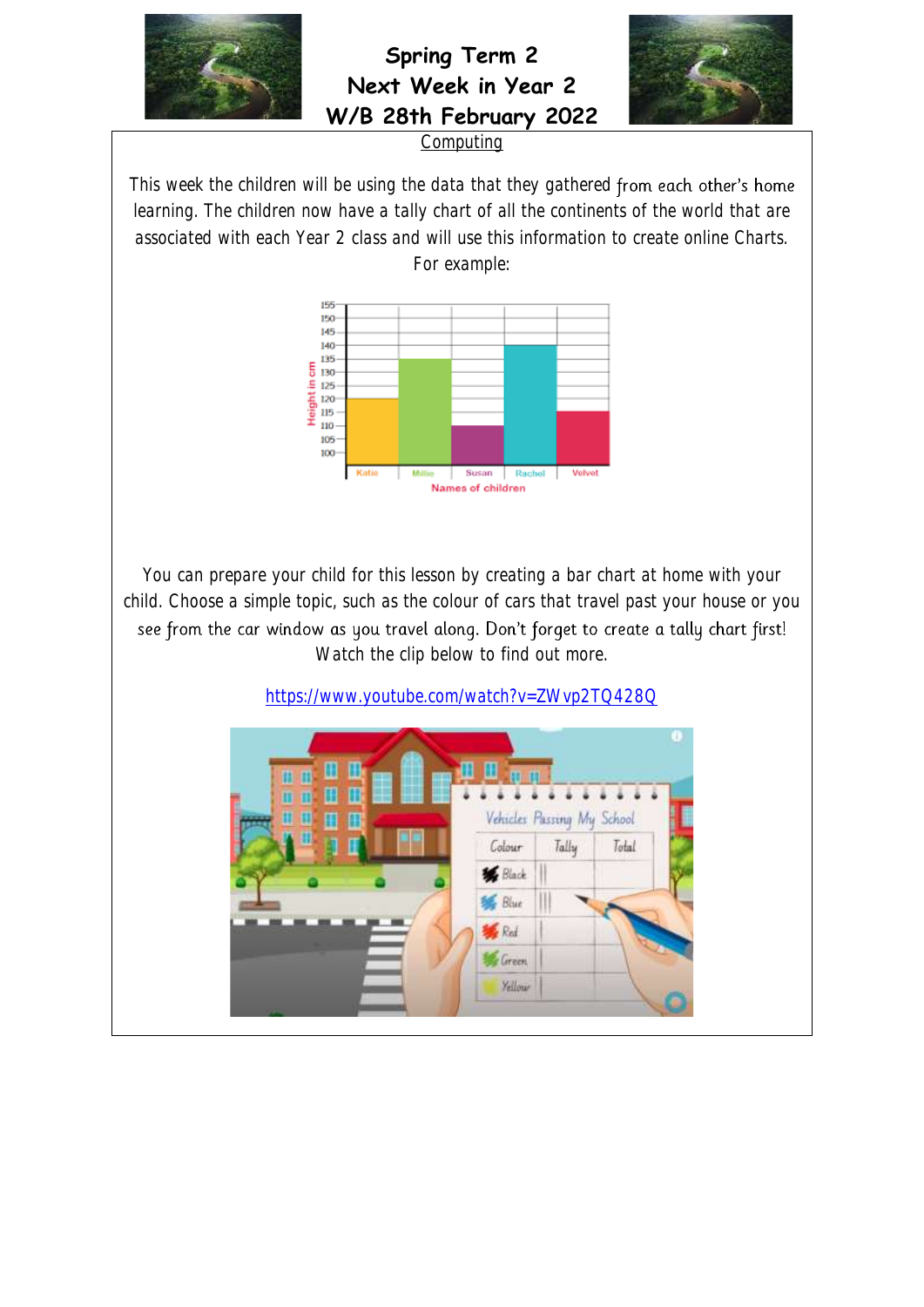





This term's theme will be to learn how music can help us in their neighbourhood. They will be finding out how to listen to and appraise different genres of music including pop, orchestral and Jazz by using musical activities such as using composition, playing the recorder and singing!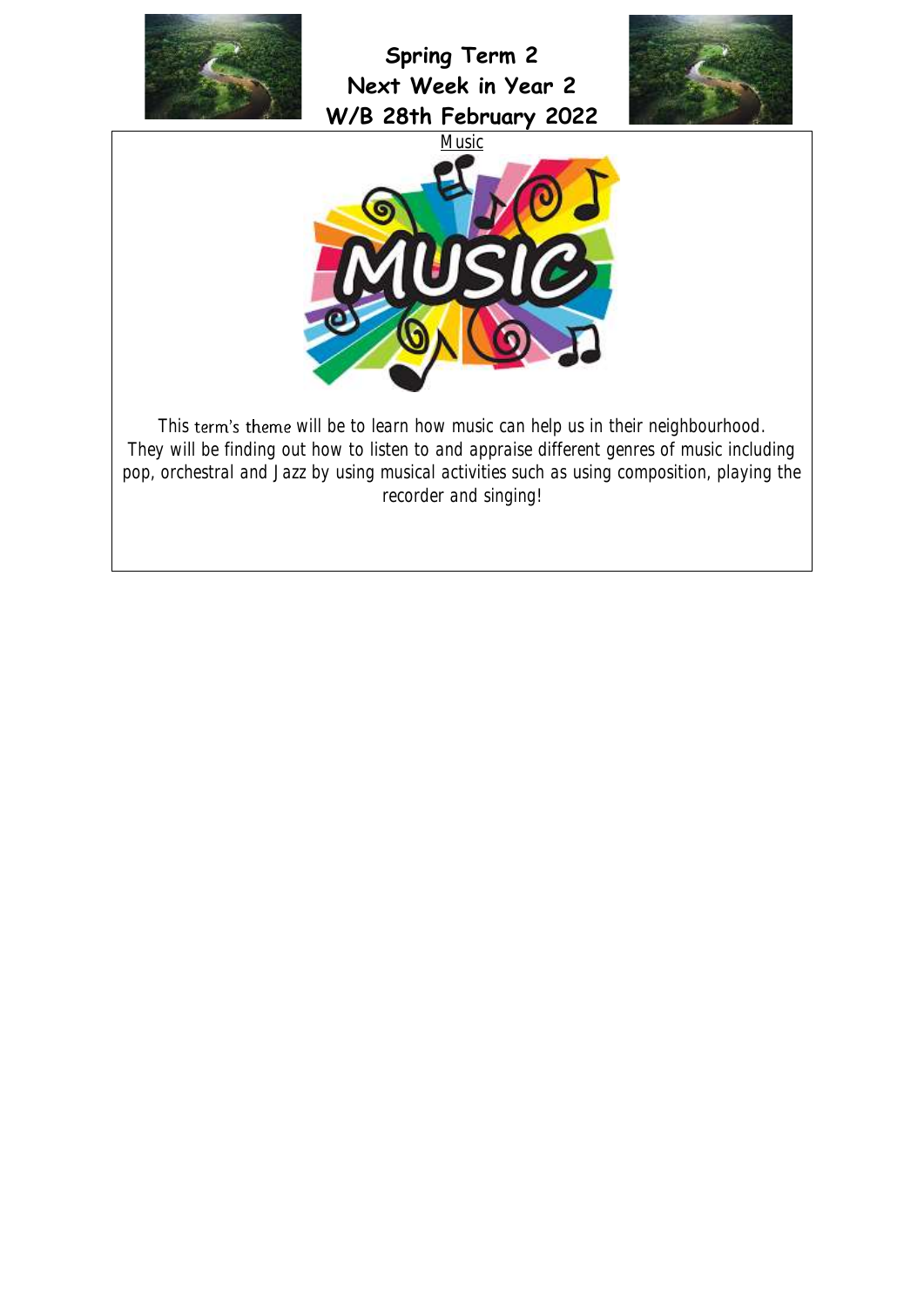

# **Spring Term 2 Next Week in Year 2**



|                                      |                    |           | Spellings for Year 2 |          |              |       |  |
|--------------------------------------|--------------------|-----------|----------------------|----------|--------------|-------|--|
| <b>Year 2 Common Exception Words</b> |                    |           |                      |          |              |       |  |
| after                                | child              | every     | half                 | move     | plant        | whole |  |
| again                                | children.          | everybody | hold                 | Mr       | poor         | who   |  |
| any                                  | Christmas:         | eye       | hour                 | Mrs      | pretty       | wild  |  |
| bath                                 | class <sup>1</sup> | fast      | improve              | old      | prove        | would |  |
| beautiful                            | climb              | father.   | kind                 | only     | should       |       |  |
| because                              | clothes            | find      | last                 | parents. | <b>steak</b> |       |  |
| behind                               | could              | floor     | many                 | pass     | sugar        |       |  |
| both                                 | cold               | gold      | mind                 | past     | sure         |       |  |
| <b>break</b>                         | door               | grass     | money                | path.    | told         |       |  |
| busu                                 | even.              | great     | most                 | people   | water        |       |  |

Please practise spelling our words of the week and look out for any phonic sounds that<br>need extra practise in your child's reading books.

Words of the week:

Autumn term 1- only, children, door, wild, most, floor, poor, climb, again, because, both. Autumn term 2- find, mind, behind, any, old, cold, hold, told, cold, Christmas, every, everybody, everyone.

Spring Term 1- people, after, who, why, what, how, where, which when, beautiful, busy, only

Spring 2- Parents, mother, father, should, would, could

Mrs Kelly, Mrs Ferguson and Miss Smith The Year 2 Team